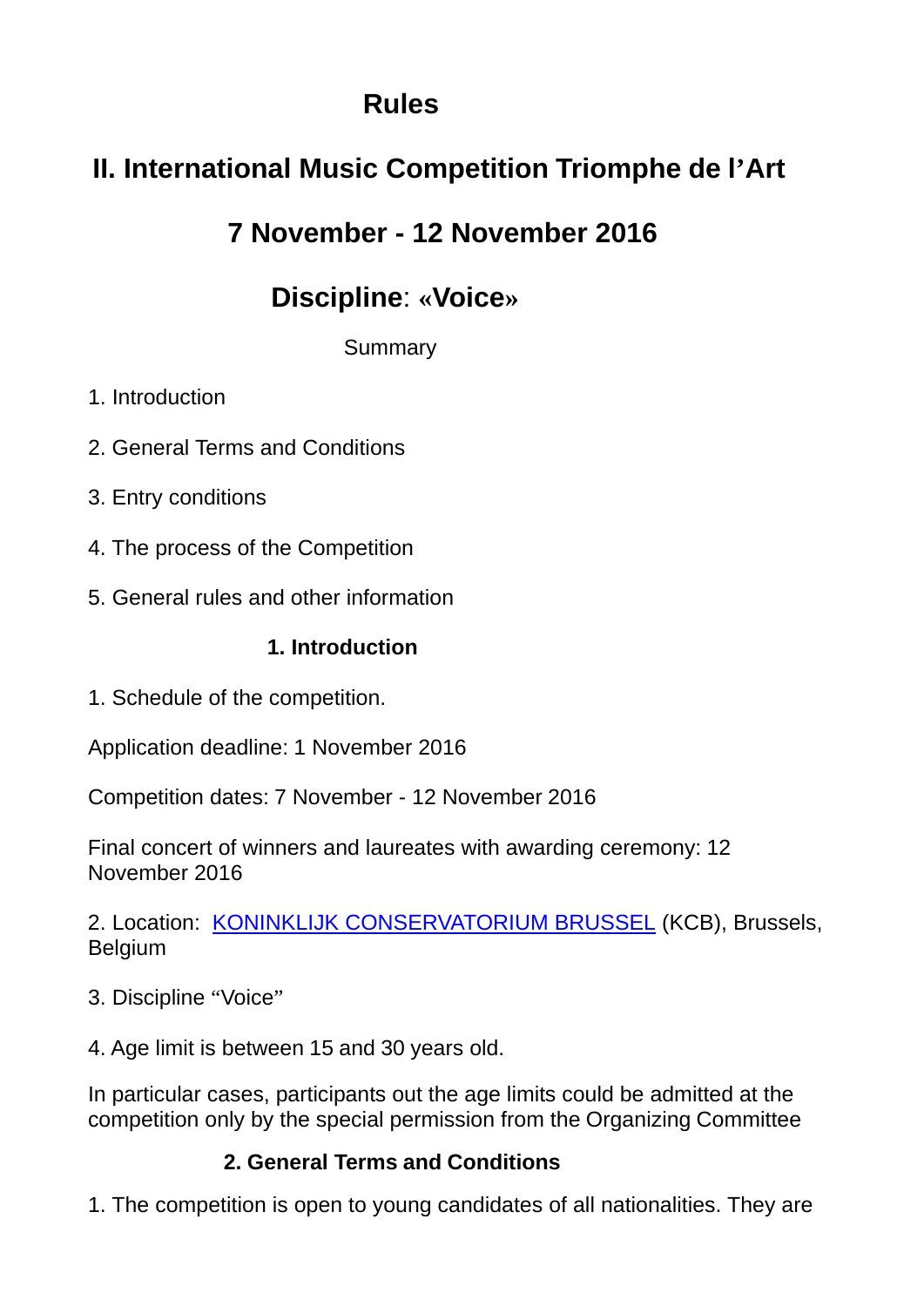divided into 3 age groups:

1st group – 15-19 years

2nd group – 20-25 years

3rd group – 26-30 years

(inclusive at the time of the registration)

2. There are 2 public rounds of competition

3. The order in which participants will perform will be determined by random drawing. This order is kept through all rounds of the competition. All participants, however, should be ready to a change in the schedule and order of performances

4. Member of jury does not attribute points to his/her own students. Also he/she must not vote for a candidate who is, or has been, one of their pupils (private or public) or who is a relative (up to 4th degree) of the jury member in question

5. Awards are per age group and they may be shared or not attributed at the discretion of the Jury:

Grand Prix — diploma and laureateship, special prize

1 prize — diploma and laureateship, special prize

2 prize — diploma and laureateship, special prize

3 prize — diploma and laureateship, special prize

6. Jury and the Organizing Committee may establish special prizes for participants, teachers and accompanists:

- The Best performance of a work by a Belgian composer

- Best accompanist

- Young hope Award
- Audience Choice Award
- Best professor award (for participant's teacher)

- Alumni of KCB Award(s) for one or several participants (graduated students of KCB)

- Special KCB Award(s) for one or several participants
- Special price(s) from Music Agency Arts & Music Mgt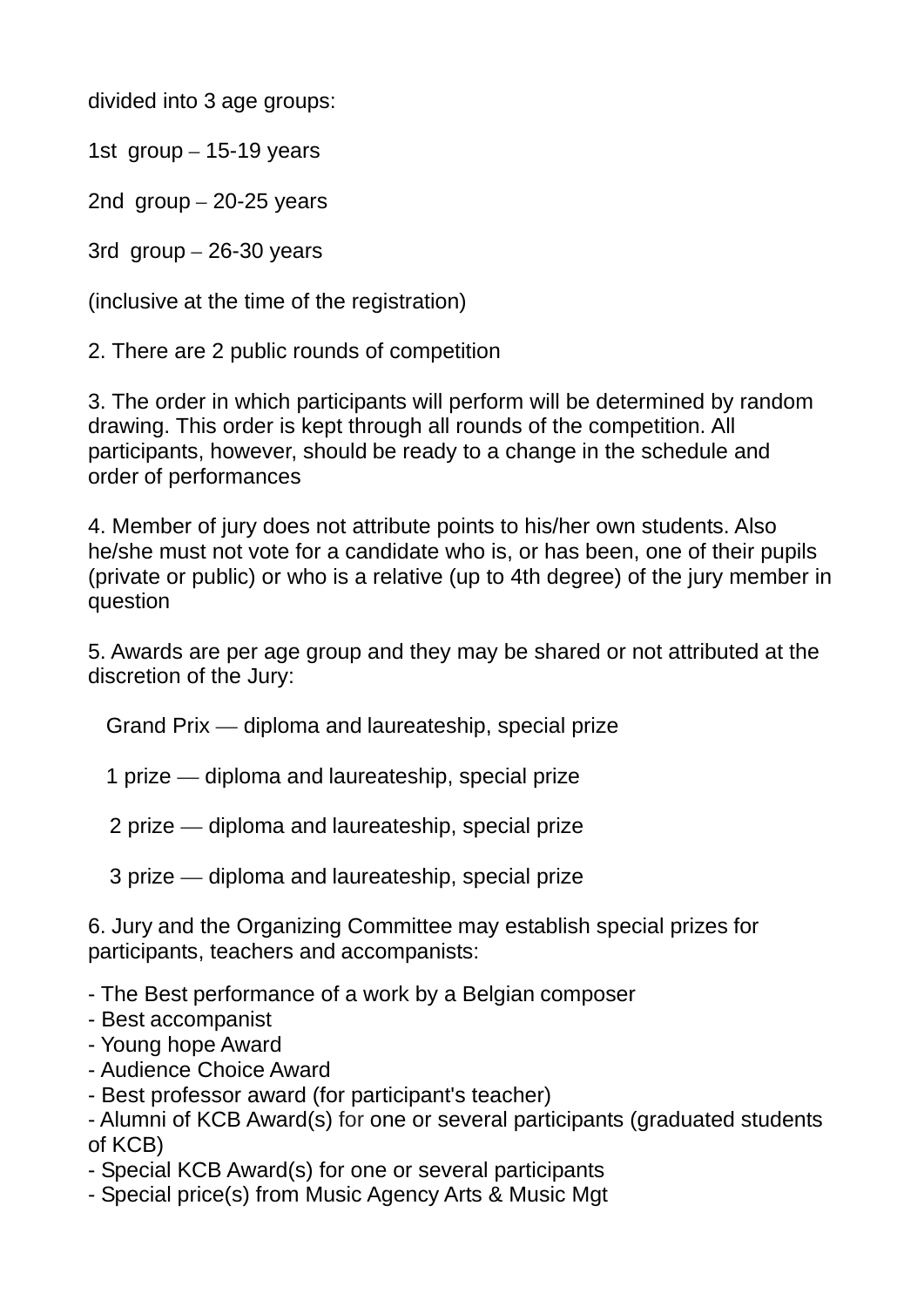- Special price(s) from Klassiek Centraal music critics (article in the journal on the participant(s) of their choice)

- Special prices(s) from Triomphe de l'Art, asbl : concert at the annual music festival "Triomphe de l'Art"

7. The jury has the right:

a) to award not all prizes;

b) to split prizes (except Grand Prix) between candidates;

c) to award the diploma of "Laureate of international competition Triomphe de l'Art";

8. The decision of the Jury is final and irrevocable

9. The results of the competition are announced not later than the day of the competition's final gala concert

10. Pianists designated by the organizers (official pianists) of the competition are at the disposal of the participants for some additional fee. If a participant needs such a pianist, it is necessary to indicate so in the application form. Participants may, nonetheless, have a personal accompanist. If it's the case, it should be indicated in the application form as well as the accompanying instrument. The organizers of the competition provide only piano accompanists as well as only piano instruments. All other kinds of accompanying instruments must be brought by the candidate (or his or her personal accompanist) at his or her own expenses. The personal accompanists' travel and accommodation expenses are NOT covered by the competition. The rehearsal schedule will be decided by mutual agreement between accompanist and participant. Scores should be sent, along with the application form, to one of the following e-mails:

triomphe.de.lart@gmail.com

info@triomphedelart.org

Scores written by hand will not be accepted.

11. The participant has a right to choose the order in which he/she will play the different works in his/her program

12. By participating in the competition, the candidates and their accompanists grant to the Competition the right to record, reproduce, and arrange for the reproduction of their performances in the competition and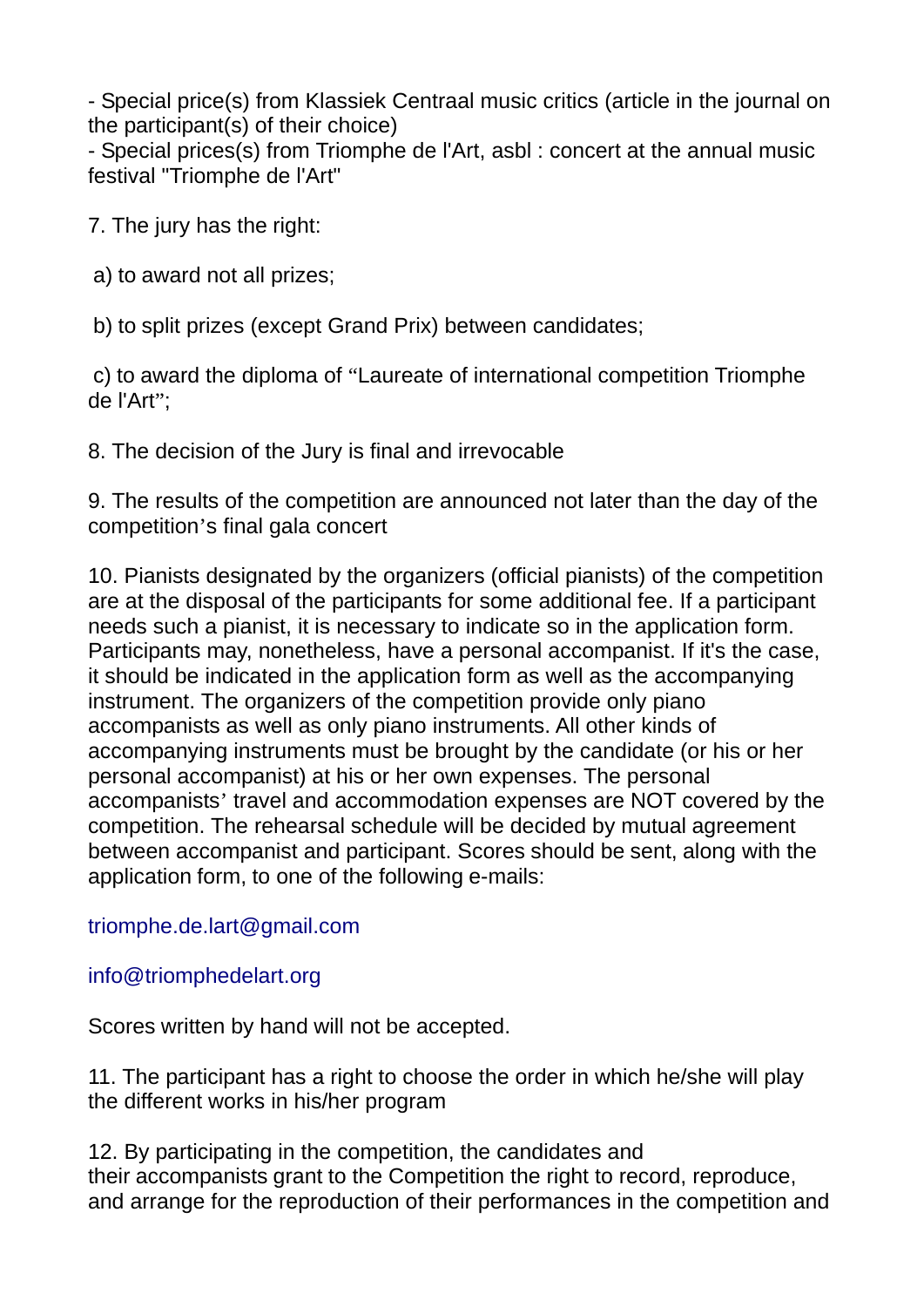at the concerts in any existing or future medium, as well as the right to broadcast their performances by any televised or radio broadcast means, including the Internet, cable networks, terrestrial or other broadcasting, live or pre-recorded, in Belgium or abroad

13. All the participants passed to the 2nd round and their accompanist are required to perform with no claim to any compensation at the final Gala concert of the competition as well as at the 2nd additional concert if it is confirmed by the Organizing Committee.

14. Winner of the Grand Prix and the winners of the 1st prize of the previous editions of the contest are eligible to participate in the next contest only by applying to another age group

15. The entire program of the participant must be performed live by heart

16. In case of non-fulfillment of the mentioned conditions, the musician will lose his/her prize

#### **3. Entry Conditions**

1. Application deadline: 1 Novembre 2016

2. Completed (in English, French or Dutch) and signed application forms must be sent by e-mail to or by post:

info@triomphedelart.org or triomphe.de.lart@gmail.com . Application forms can be downloaded at the competition website: "Triomphe de l'Art, asbl" www.triomphedelart.org

In the application form the candidate MUST indicate:

First and Last name of the candidate

Date of birth and age group

Candidate's School / University (or other educational institution if applicable) and contacts of this institution, candidate's degree obtained from this institution or the future degree and candidate's actual year of study

Home address, postal index, telephone number, e-mail.

Program to be performed at each round of the competition including the composers' names and the names of the works

First and last names of the accompanist (if candidate comes with his/her own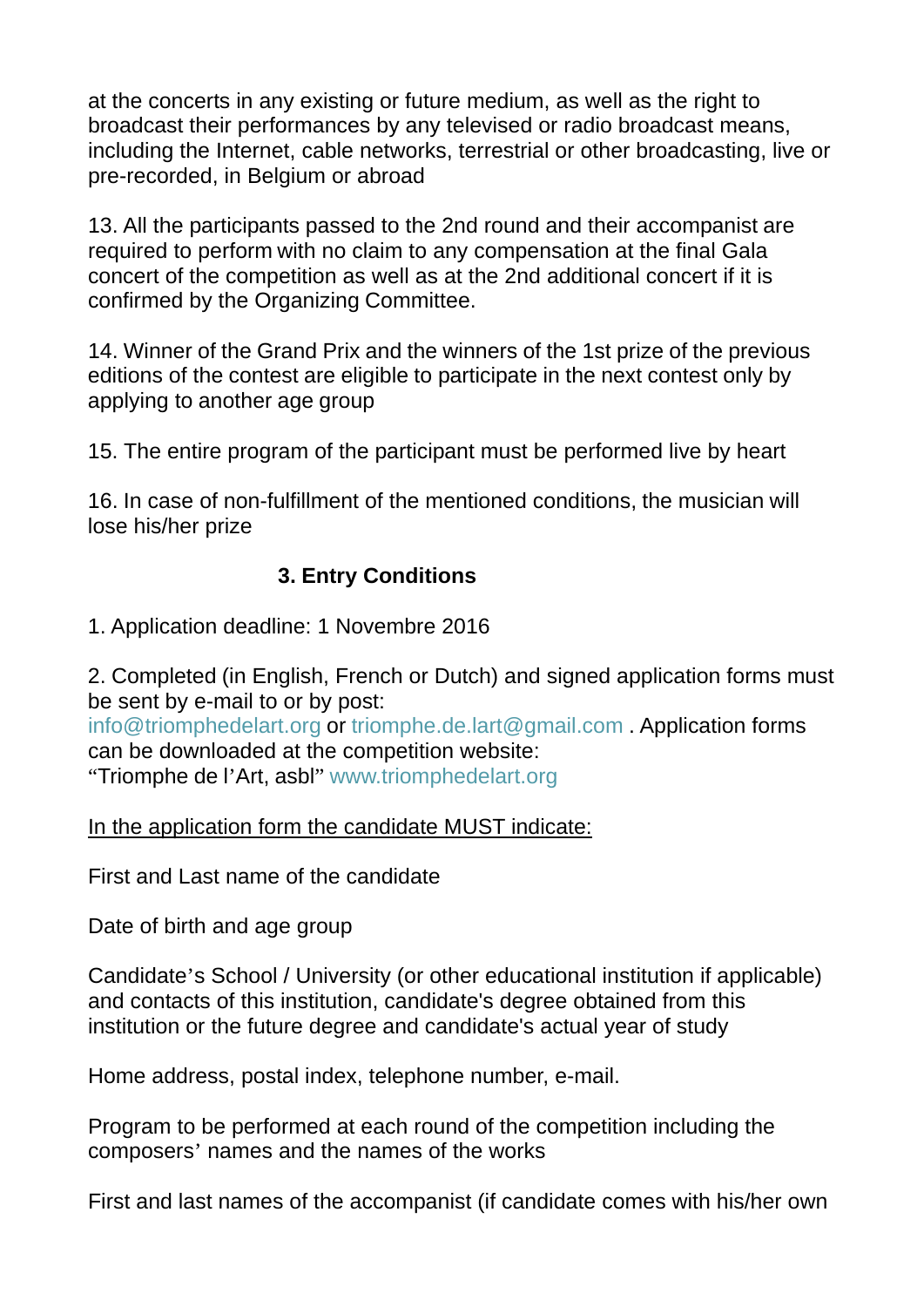accompanist) his/her home address, telephone number and e-mail.

The Direction of the competition reserves the right to use all the information and photos in order to provide them to the media. All rights (copyrights) to the recording during the competition belong to the association "Triomphe de l'Art, asbl"

Candidates admitted to the competition will receive an official invitation. After receiving the invitation, the candidate cannot change his or her announced program for the competition.

3. One or more official documents (originals or certified copies) establishing the candidate's place and date of birth

4. A short CV in English, French or Dutch (that can be published) including details of education, names of teachers, principal concerts, recitals, and awards

5. 1 or 2 recommendation letters from music professor/teacher (or internationally renowned musician)

6. Candidate must send to the competition one photo of good quality (minimum 300 dpi) for reproduction in the official brochure of the competition. It should be taken not earlier than 6 months before the application. He/she must also send another color passport photo in format 3x4

7. Copies of diplomas of winners, publications in the press, concert reviews, etc... if applicable.

8. **Application fee in 2nd and 3rd age groups is 100 euros**. **Application fee in the 1st age group is 70 euros**. It must be paid via a bank transfer (banking commissions to be paid by the candidate) to the following bank account by 24 October 2016. *For the students of KCB in all age groups application fee is 50 euros.*

IBAN: BE03 5230 8069 5284 BIC: TRIOBEBB Banque Triodos sa Rue Haute 139/3 1000 Bruxelles Belgique.

#### PLEASE, DO NOT FORGET TO SEND US BY E-MAIL A BANK DOCUMENT CONFIRMING THE PAYMENT.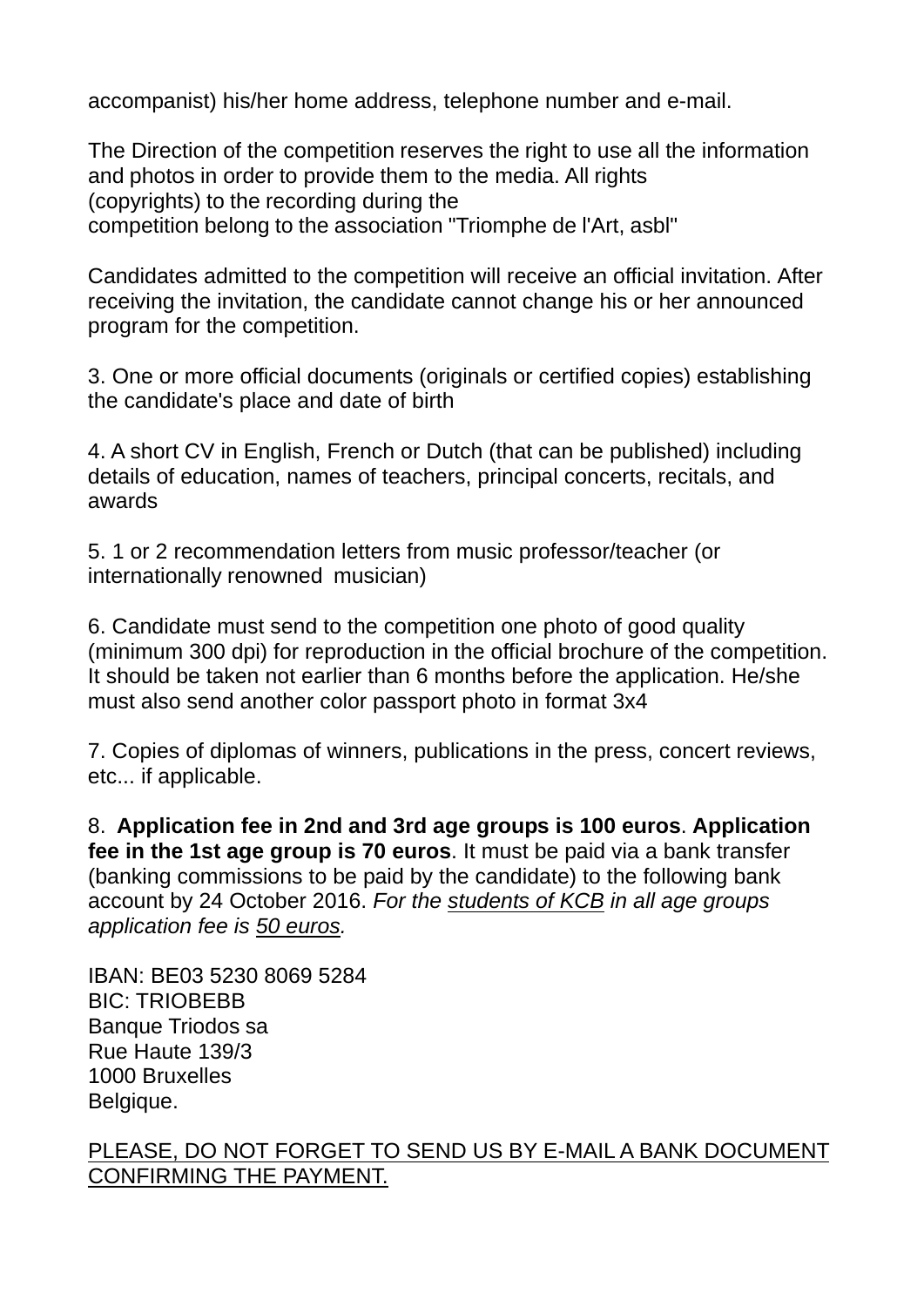#### PLEASE WRITE YOUR SURNAME AND A COUNTRY IN THE COMMUNICATION OF YOUR BANK TRANSFER, THAT WE CAN IDENTIFY YOUR TRANSACTION

#### CONFIRMATION OF THE ACCEPTANCE WILL BE SENT TO THE CANDIDATE BY EMAIL SOON AFTER HIS COMPLETE APPLICATION IS SUBMITTED BUT NOT LATER THAN 1 NOVEMBER 2016

9. The Organizing Committee is not responsible for the loss of documents and materials submitted by the candidate for participation in the competition. The entrance fee as well as submitted materials will under no condition be returned to candidate.

10. All materials sent to the Organizing Committee should be available in one of the official languages of the competition: English, French or Dutch. The Organizing Committee may accept materials in a non-official language of the competition, but in this case it must be accompanied by a clear translation in one of the official languages of the competition(English, French or Dutch).

11. In the case candidates and persons accompanying them need a visa in order to come at the competition, they must apply and pay for visa or any other travel documents on their own. If necessary, the Organizing Committee may assist candidates in obtaining visa. The Organizing Committee, at the request of the candidate, can send an official invitation for the contest. At the same time, the competition and The Organizing Committee are not responsible for eventual refusal of visa or any other legal issues preventing the candidate to arrive at the competition. Participants are also responsible for paying any transportation fees for their instruments.

### **4. The process of the Competition**

1. Each candidate admitted to take part in the public rounds agrees to participate in those rounds according to the time and the date defined by the Organizing Committee, unless prevented from doing so by illness or accident certified by a legal attestation from a doctor, police or other official. In this case, the time and the date of his or her performance may be modified at the discretion of the Organizing Committee.

2. In all rounds the candidate performs with accompaniment or a cappella.

3. If the participant performs with the official accompanist of the competition, the participant must bring exactly the same version scores of all the performed works

4. Participants will cover their own travel expenses, as well as food and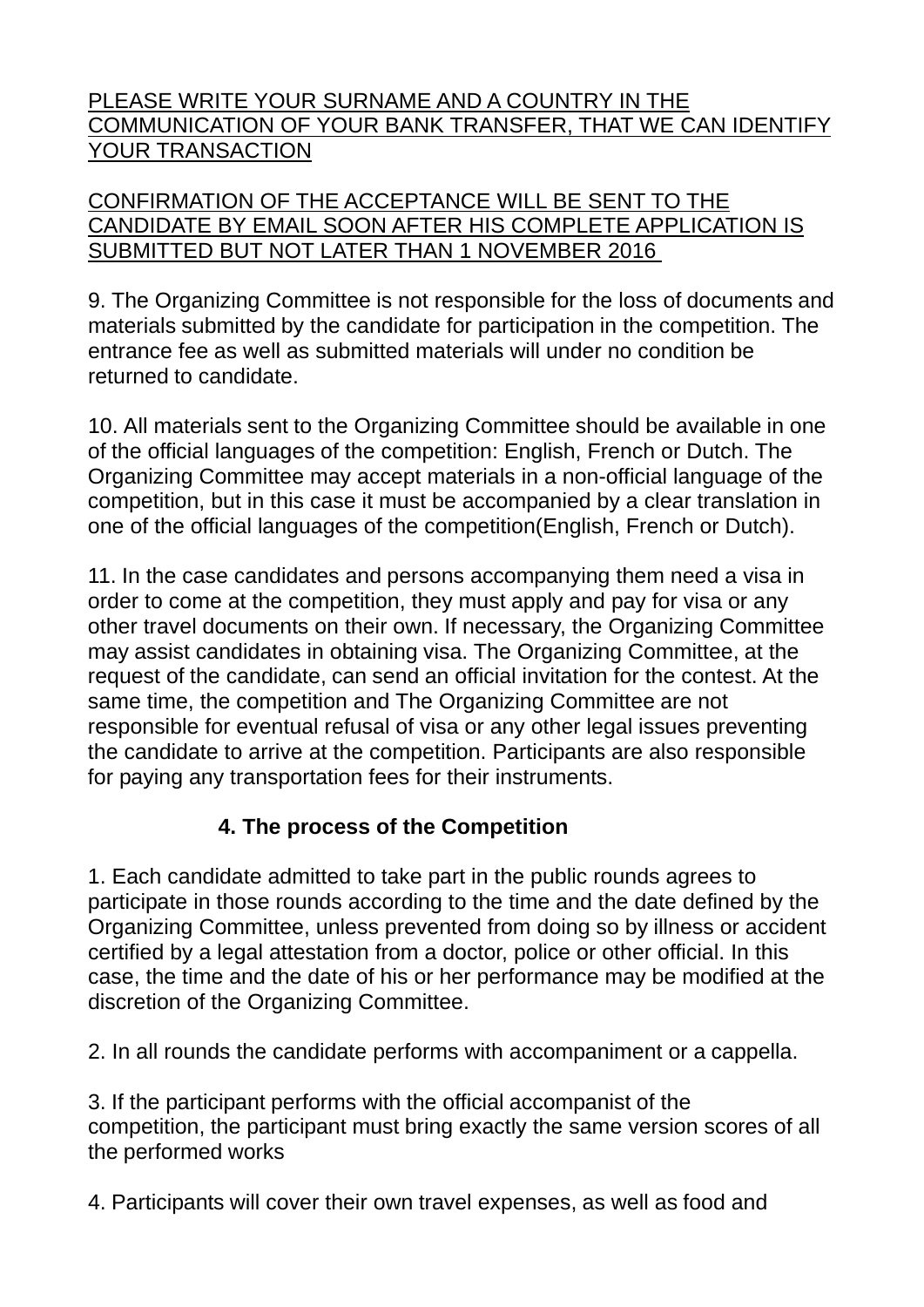accommodation

5. The organizing committee can provide participants with recommendations for hotels or Bed & Breakfasts. Booking and payment is made by the participants themselves. The organizing committee, without any guarantees, can assist in providing accommodation

6. Travel expenses and stay during the competition of parents, personal accompanists, teachers or any other accompanying persons will be the responsibility of the participant. According to preliminary applications, the Organizing Committee may assist in arranging accommodation of these persons, as well as send them an invitation.

7. If, after being eliminated from the contest, the participant and his or her delegation want to stay until the end of the competition, they must pay their own accommodation during this period.

8. The Organizing Committee will provide the contestants with more information about public transportation and possible accommodations places in Brussels

9. Performances of participants will be evaluated by an international jury by secret ballot

10. The jury's decisions at all stages are final and not subject to discussion, review, or appeal

11. The jury has the right to interrupt the candidate's performance

12. The day before the gala concert the Director of Competition and the Jury have the right to pick a piece for the candidate from his or her repertoire to perform at the gala concert.

#### **5. General rules and other information**

1. The final decision for all questions that arise in the process of organizing and conducting the contest are up to the Organizing Committee.

2. In case of violation of the contest rules, the Organizing Committee and the Jury have the right to remove the participant from the contest

3. Participants and jury members must abstain from making any statements in the media during the contest unless mandated by the Organizing Committee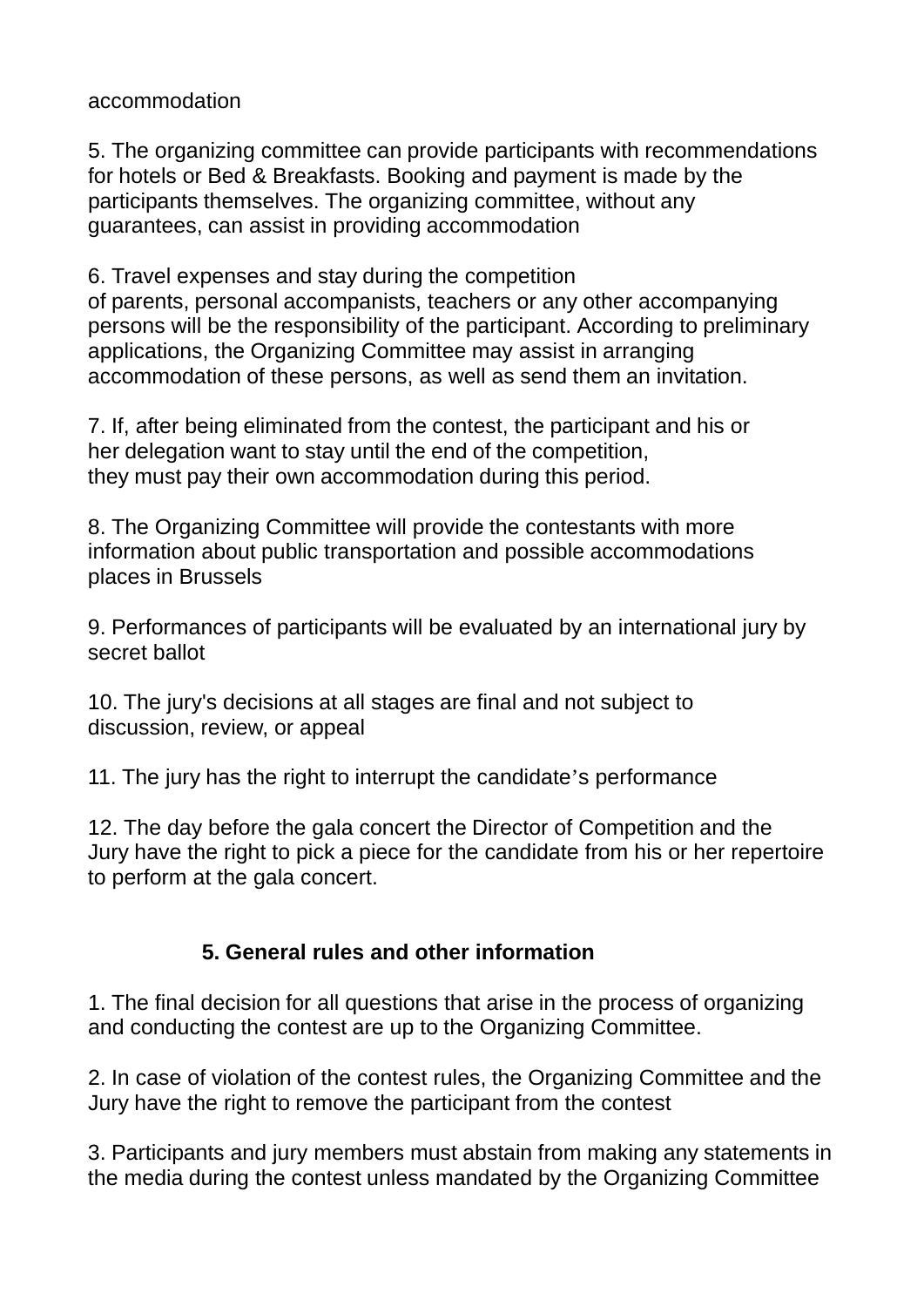4. Association "Triomphe de l'Art, asbl" has the exclusive rights (applicable to all countries) to broadcast audio /video recording, editing, production and distribution of materials in all rounds of the competition, as well as all the events of the contest, including the opening and closing ceremony of the contest. Association "Triomphe de l'Art, asbl" has the exclusive right to use the recorded audio / video content for free and without obtaining the permission of the participants, accompanists and jury members who took part in concerts during the competition

5. No recording audio or video devices are allowed at all the rounds of the competition, unless officially mandated by the Organizing Committee

6. The association "Triomphe de l'Art, asbl" has the right to transfer the rights specified in point 5 of this Regulation to third parties

7. The official languages of the competition are English, French and Dutch. The texts in English are legally binding. If anyone wants to make an official translation of these terms or of other materials of the competition, this person must notify the association "Triomphe de l'Art, asbl" or The Organizing Committee about their actions and get the agreement. Without such agreement The Organizing Committee and the association "Triomphe de l'Art, asbl" are not responsible for possible problems caused by inaccuracies in the translation of the above materials

8. Participation in the competition of musicians, members of jury, accompanists and others means that they agree with all the above conditions. In case of violation of conditions of the competition, the Organizing Committee reserves the right to put the person out of the competition, to withdraw the title of winner, diploma or any other special prize, title or any other reward won or earned at the competition

9. Medical insurance and insurance against loss and damage to the instrument or luggage in case of an accident, fire or theft while traveling is made at the personal expense of participants. If the participant's insurance is not in order, the contest is not responsible and does not cover any medical expenses.

10. Participants of the competition should not give any public performances during the competition, except for performances scheduled by Organizing Committee. This condition is valid until the end of the gala concert.

12. Force Majeure. The contest may be canceled or postponed due to epidemics, fires, earthquakes, strikes, war, delays of flights or other transports, and other force majeure.